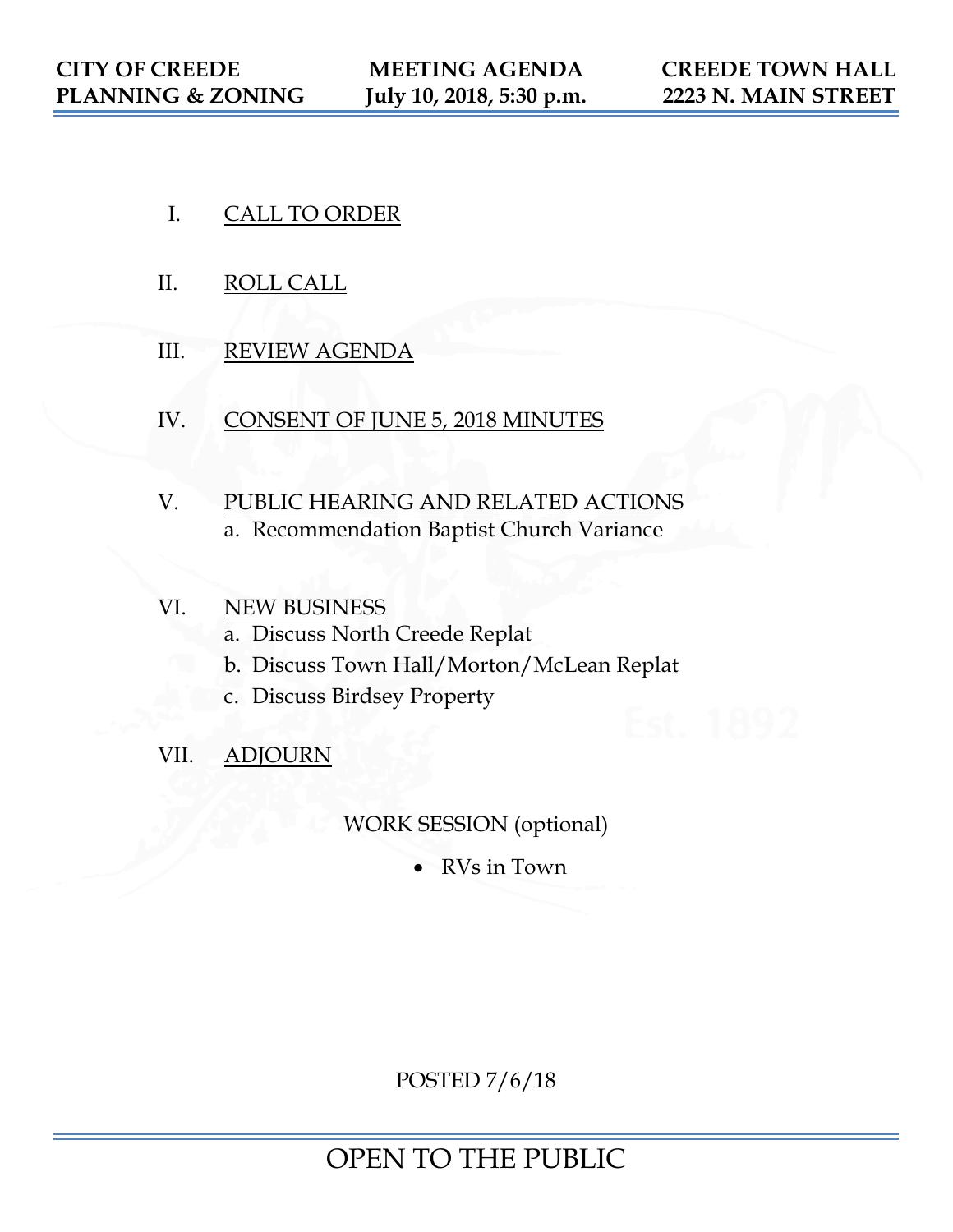### **PLANNING & ZONING COMMISSION CITY OF CREEDE, COLORADO – A TOWN May 8, 2018**

### REGULAR MEETING

The Planning and Zoning Commission of the City of Creede – a Town, County of Mineral, State of Colorado, met in the Creede Town Hall at the hour of 5:34 p.m. There being present at the call of the roll the following persons:

COMMISSIONERS ABSENT: Jordan

COMMISSIONERS PRESENT: Freer, Butler, Larson, Kehr, Vita, Krueger

Commission Vice- Chair Freer, presiding, declared a quorum present:

Those members of staff also present were as follows: Clyde Dooley, City Manager

Randi Snead, City Clerk

### AGENDA

Commissioner Butler moved and Commissioner Krueger seconded to approve the agenda as presented. The vote was unanimous. Commission Vice-Chair Freer declared the motion carried.

### CONSENT OF APRIL 10, 2018 MINUTES

Commissioner Butler moved and Commissioner Kehr seconded to approve the April 10, 2018 minutes as presented. The vote was unanimous. Commission Vice-Chair Freer declared the motion carried.

### NEW BUSINESS

### ASPEN AVENUE TURNAROUND

The Commission discussed the newest proposal for improvements on Aspen Avenue and arranged to have a field trip during the regular meeting time in June.

### MANAGER UPDATES

Manager Dooley gave a progress report on the the Loma Survey.

### ADJOURN

There being no further business to come before the Planning and Zoning Commission at this time, Commissioner Krueger moved and Commissioner Larson seconded that the meeting be adjourned at 5:59 p.m. The vote was unanimous. Commission Vice-Chair Freer declared the motion carried.

Respectfully submitted:

 /*Randi Snead/* Randi Snead, City Clerk/Treasurer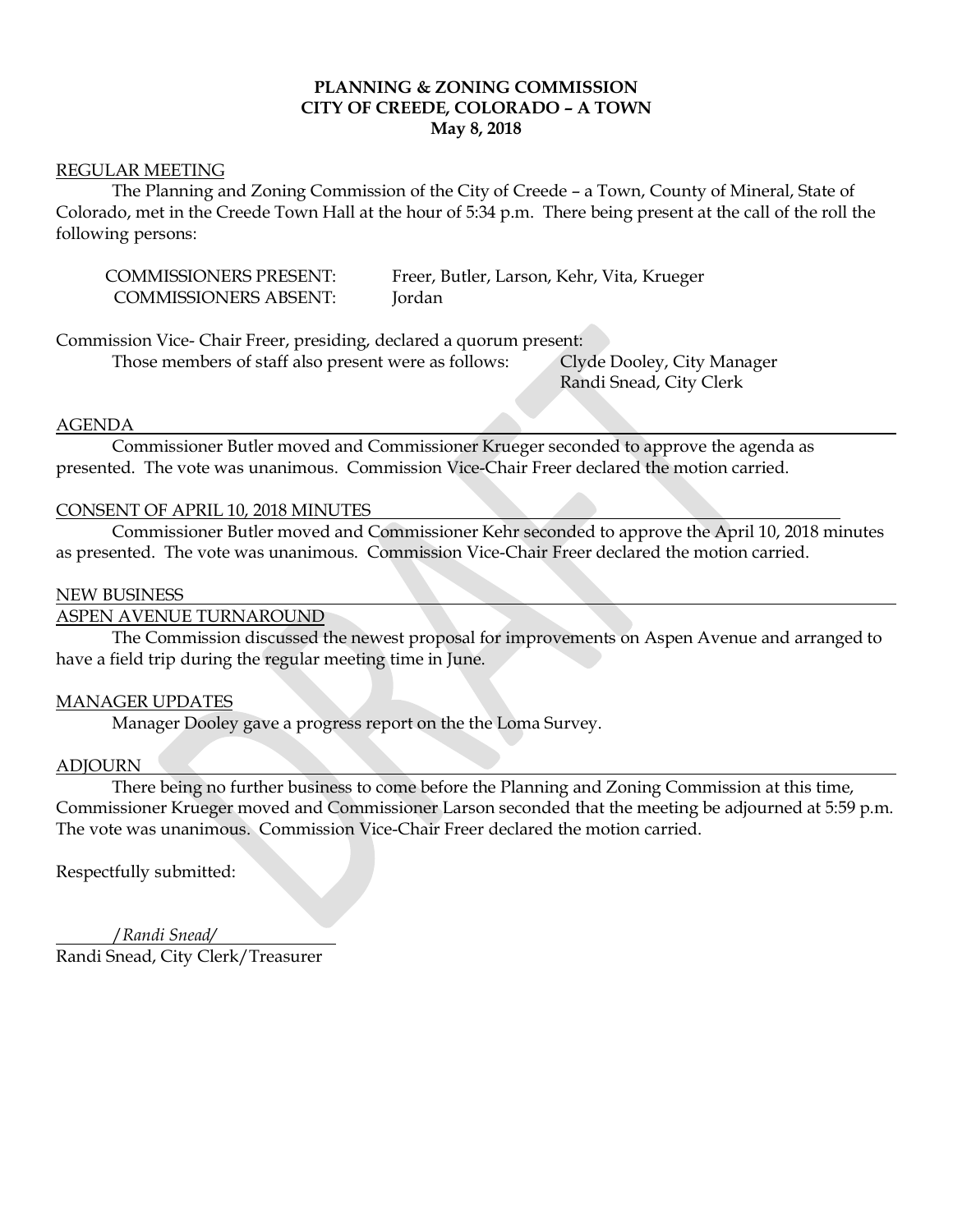# **BAPTIST CHURCH VARIANCE SCHEDULE**

1. March 20<sup>th</sup>: Presented to Board of Trustees at their work session.

2. Prepare combined notice of the public hearings and publish it in the local paper, send to property owners within 300 feet, and post it no less than 15 days prior to the first public hearing.

a) Notice to paper by June 14th, 2018.

- b) Notice mailed and posted by June 25<sup>th</sup>, 2018.
- 3. July 10th: Public Hearing with P&Z and recommendation to Board of Trustees.
- 4. July 17th; Public Hearing with Board of Trustees to discuss and consider the approval of the Variance.

**Requested Action:** 1) Approve Resolution No. 2018-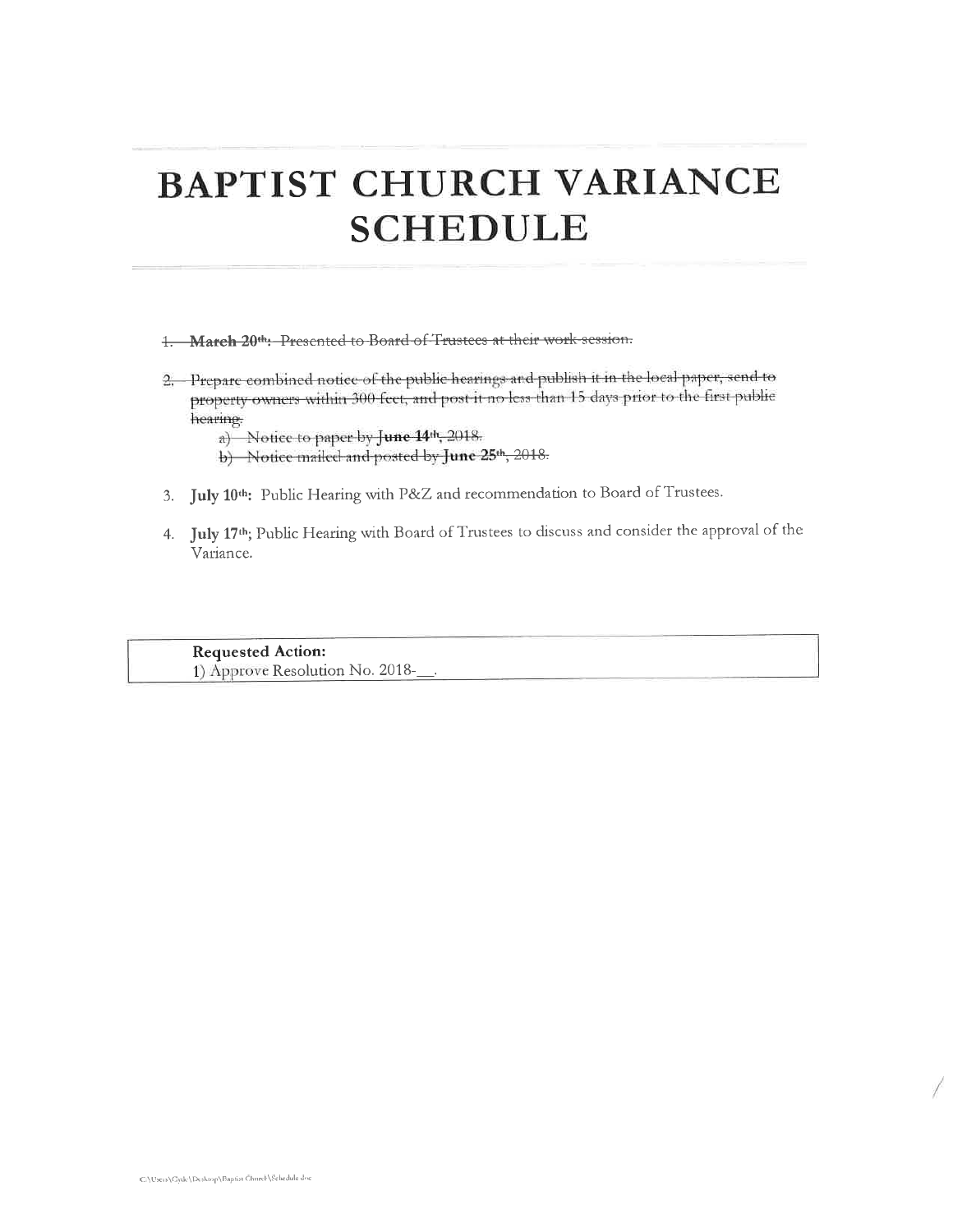# **Resolution No. 2018-**

# **APPROVING A VARIANCE**

**WHEREAS**, The Baptist Church ("Applicant") has requested a Variance from the City of Creede ("City") in accordance with Sec. 4-8 of the Creede Land Use Code for landscaping improvements on East Fifth Street, South Creede ("Property"); and;

in Block 15 and lots **WHEREAS**, the Baptist Church owns lots in Block 20, South Creede. The East end of Fifth Street dead ends at the foot of Mammoth Mountain and divides Blocks 15 and 20, South Creede; and

**WHEREAS**, the Applicant would like to make some landscaping improvements including a split-rail fence, picnic table, cobblestone path, youth building not on foundation, and trees & paving within this portion of East Fifth Street; and

WHEREAS, the Planning and Zoning Commission for the City of Creede, held a public hearing on July 14, 2018 and the Board of Trustees held their public hearing on July 17<sup>th</sup>, 2018; and

WHEREAS, the City's Development Code restricts any private development or improvements on public rights-of-way without the approval of the Board of Trustees.

# NOW THEREFORE, BE IT RESOLVED BY THE BOARD OF TRUSTEES OF THE CITY OF CREEDE, A COLORADO TOWN, THAT:

A Variance is hereby granted to the Baptist Church for the improvements mentioned above with the following conditions;

- 1. This Variance applies to the submitted plans only.
- 2. The Applicant agrees to comply with all building and land use regulations otherwise associated with the Creede Development Code.

# APPROVED AND ADOPTED BY THE BOARD OF TRUSTEES THIS 17th DAY **OF JULY, 2018.**

# **CITY OF CREEDE:**

# **ATTEST:**

| Mayor,         |  |
|----------------|--|
| Jeffrey Larson |  |

Date

City Clerk Randi Snead Date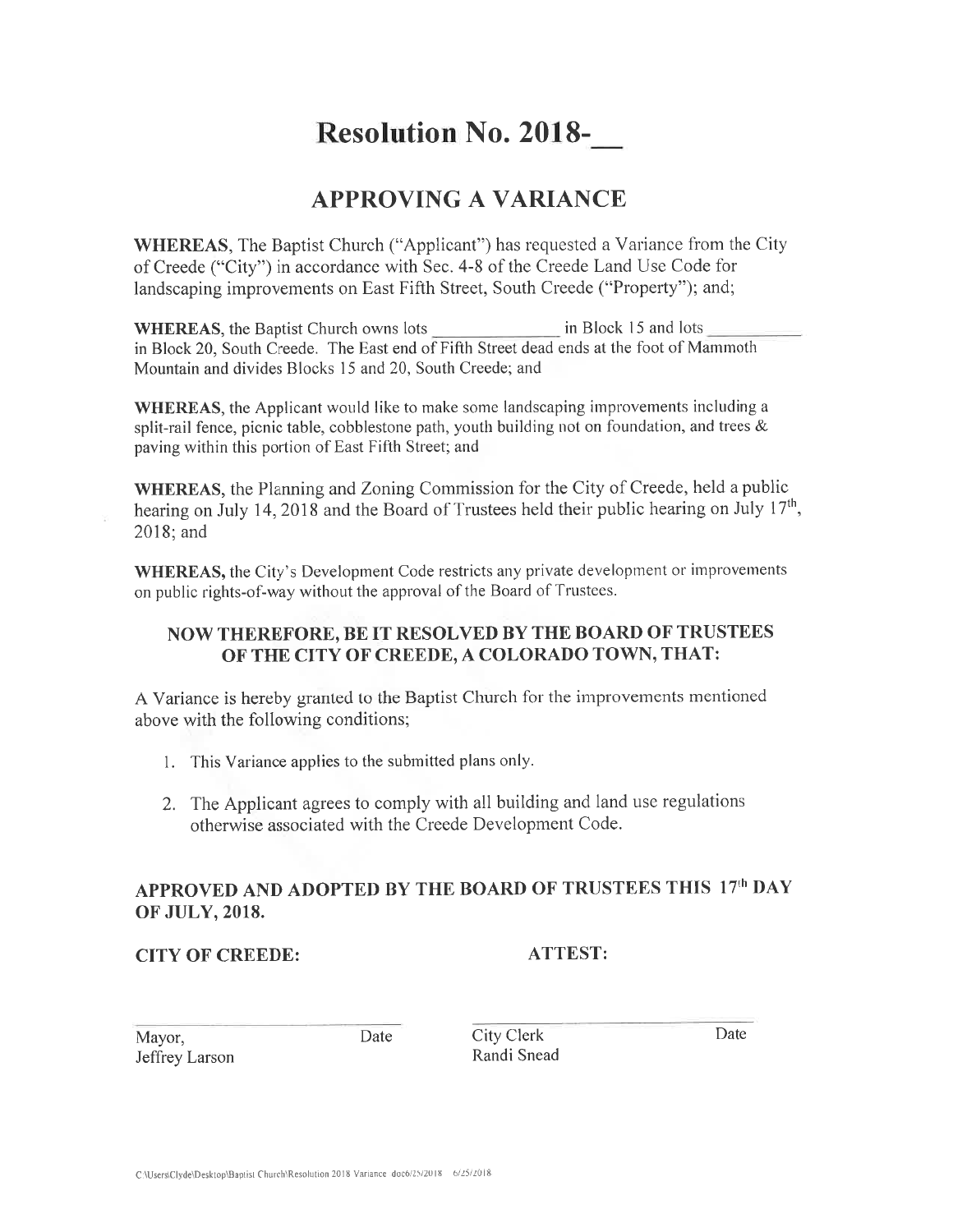# **Clyde Dooley**

| From:               | Pamela Dawson <pamdawson44@gmail.com></pamdawson44@gmail.com> |
|---------------------|---------------------------------------------------------------|
| Sent:               | Sunday, July 01, 2018 7:46 PM                                 |
| To:                 | Clyde Dooley; Dennis Saylor; Jessica Ambrose; Heylee Dawson   |
| Subject:            | Creede board of trustees meeting July 2                       |
| <b>Attachments:</b> | Walters.pdf                                                   |

Hello,

I will join the meeting tomorrow night by phone but here is what the homeowners have asked to be put into writing so that we may put this to rest for future questions regarding our property lines.

Please refer to pictures of the pin on the property line between the Ambrose/ Heep's and the Saylor's that has been the reference point since Opy divided the property years ago. The Ambrose/ Heep cabin was built in 1890 and is part of a historical record in pictures and books. That pin has been used for the past one hundred plus years to honor property lines, and the city has honored that pin on previous purchases and fencing until 2016 when a survey was requested by a new property owner. A restaurant on Todd's site and an underground sauna occupied lots 31,32,33 and extended a lot larger than shown in the new survey. The new survey did not honor or use the original pin.

1. We ask the original pin to be honored by the city.

The new survey does not show that the Ambrose/ Heep property or Todd property extends in a straight line across the street to the creek. That land has always been a part of the properties as shown by the Saylor property and improvements made by previous owners.

2. We ask that the city honor the original purchases and property lines.

The new survey shows the road being moved closer to the creek and would go through the Saylor property home.

3. We ask that the city honor the original purchase and property lines.

The property owners present and past have been in agreement on the property lines and what they purchased.

4. We ask that the city honor this and put into writing that the lots be as originally shown. See attachment by previous owners Pat and Tom Walters.

Please call me when the meeting begins or with any questions. I have talked with all owners and we are in agreement about what is needed to make this fair and correct. Thank-you and please call if you have questions before the meeting. Pamela Dawson

Pamela Dawson Pamdawson44@gmail.com 469-450-7424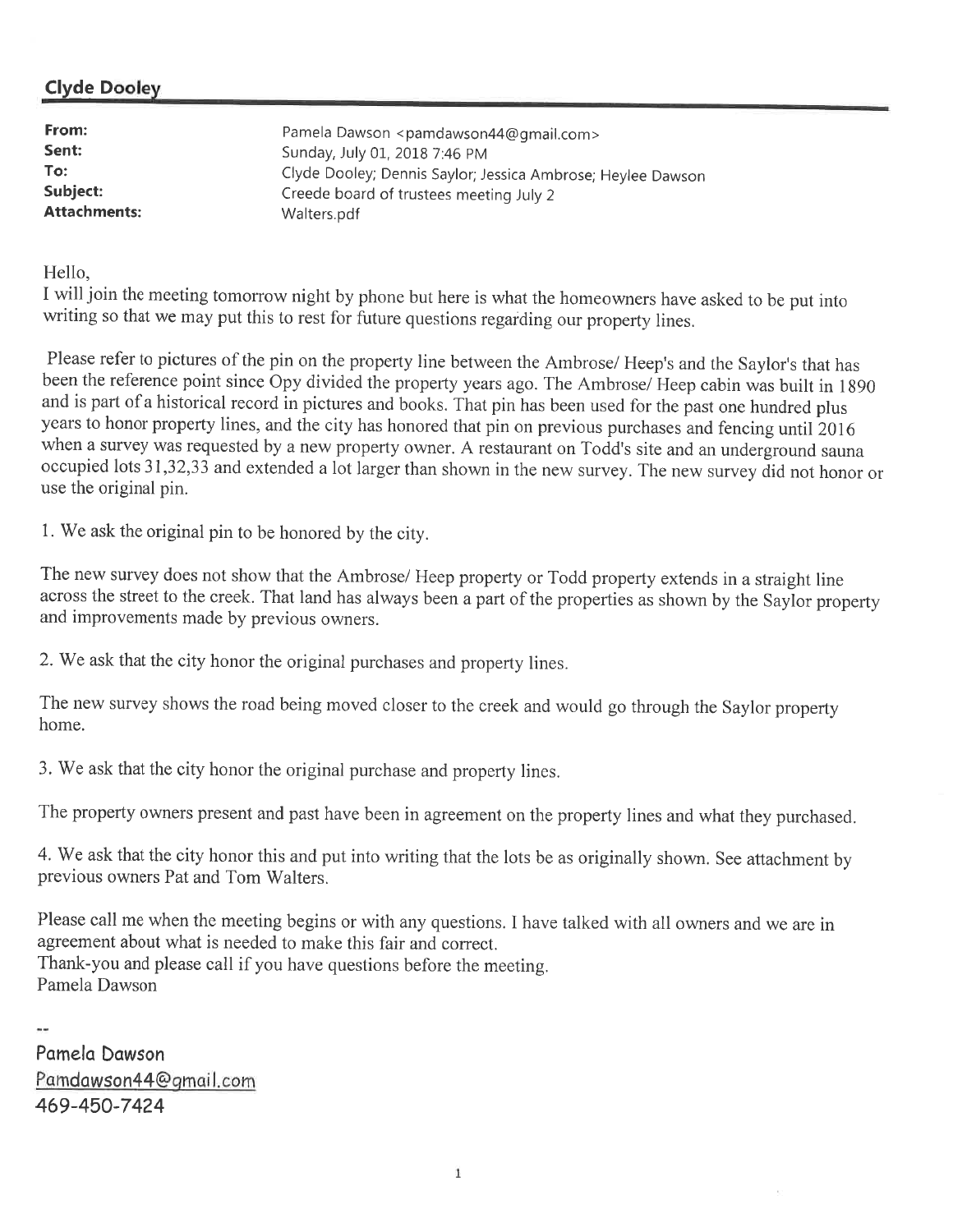